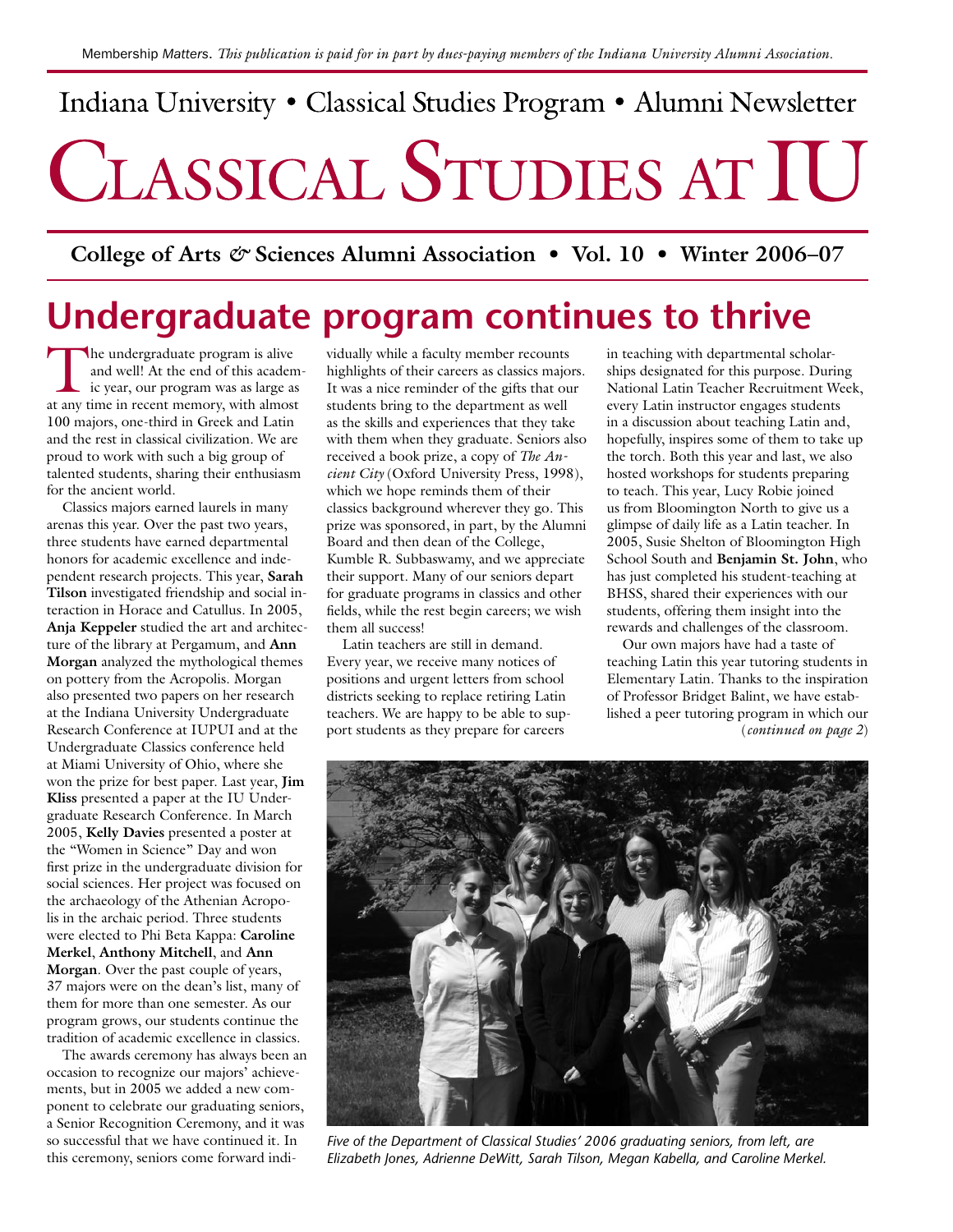# *From the chair* **Classical studies faculty, students continue to flourish**

As we revive our departmental newsletter after a two-year hiatus, I am pleased to report that the Department of Classical Studies is flourishing. The department continues to teach over 1,000 undergraduate students per semester in courses in Greek and Latin, literature and culture, and art and archaeology. Nearly 100 students are currently majoring in classical studies; they are (in our modest view) among the very best students in the College of Arts and Sciences. The department's graduate program remains strong, with about 25 students pursuing advanced degrees; these individuals not only devote much time and energy to their own studies but also, in their role as instructors, help the department to provide undergraduates with a high-quality education.

The Department of Classical Studies is happy to welcome to its faculty Jonathan Ready, who joined us in the fall of 2006. Jon is a Homerist who completed his PhD in 2004 at the University of California, Berkeley, and has been teaching for the past two years at the University of Miami. Jon is replacing Bill Hansen, who retired in the spring of 2005. (Bill continues to be very active in the life of the department, as a presenter of talks and supervisor of students.) The department is also delighted that the Department of History has hired a Greek historian, Eric Robinson, who has been teaching at Harvard University, to join Ed Watts in covering the field of ancient history at IU.

### **Undergraduate**

#### (*continued from page 1*)

Latin majors share their talents with other students, helping them to master the basics of the language. Next year we will expand the program, placing a tutor at one of the Academic Support Centers on campus and offering our tutoring service to students at the Bloomington high schools. In addition to the Latin tutoring program, two of our majors, **Jason Covert** and **Emma Young**, were selected to join the peer tutors at the Campus Writing Program.

As always, we welcome visitors, so if you plan to be in the area, drop a note to cbannon@indiana.edu. You can also keep up with the department through our Web site,www.indiana.edu/~classics. And don't forget to send us your news on the reply form on the back page of the newsletter!

> — *Cynthia Bannon, Associate Professor and Director of Undergraduate Studies*



*IU Department of Classical Studies faculty members are, front row, from left: Madeleine Goh, Betty Rose Nagle, Cynthia Bannon, and Eleanor Leach; back row: Matt Christ (department chair), Jim Franklin, Bill Hansen, and Tim Long.*

Special mention should be made of the fact that Eleanor W. Leach enjoyed the great distinction in 2005 of serving as the elected president of the American Philological Association, the main professional organization of classicists in North America. In January 2006, she delivered her presidential address — "*An gravius aliquid scribam:* Roman *seniores* Write to *iuvenes"* — to the association at its meeting in Montreal. Appearing on the podium with Ellie Leach at this event was IU alumna T. Davina Mc-Clain, MA'88, PhD'94, who is on the faculty at Loyola University in New Orleans; Davina was presented with an American Philological Association Award for Excellence in Teaching at the College Level.

In the fall of 2005, the department was very pleased to host its first Case Visiting Professor (see story on page 6), William S. Anderson, professor emeritus of classics and comparative literature, University of California, Berkeley, and his wife, Deirdre. Bill taught two courses, a large lecture class for undergraduates, C102: Roman Culture, and a graduate seminar on Latin Epic — the area of his scholarly specialty. Near the end of his visit, Bill presented a public lecture titled "Ovid and King Midas" to a large and appreciative audience. Students and faculty enjoyed very much having Bill and Deirdre here for a semester and were sorry to bid them farewell when they returned to California and warmer weather in December.

A highlight of the spring semester was the visit of Mary Beard, Cambridge University,

as a Patten Lecturer — Indiana University's most prestigious lectureship. Cynthia Bannon (Department of Classical Studies) and Jeff Wasserstrom (Department of History) collaborated in making this visit possible. Beard presented two lectures to large audiences: "Winners and Losers: The Other Side of the Roman Triumph" and "Larger than Life? Romans from the Colosseum to HBO." Her energy and wit captivated her audiences, and a lively question-and-answer period followed each lecture.

The department's students and faculty continue to participate actively in the new Program in Ancient Studies, which brings together individuals from some 10 departments at IU who share interests in the study of antiquity. The program, which is directed by Bert Harrill (Department of Religious Studies), brings distinguished lecturers to campus, sponsors a colloquium series, and offers a PhD minor in ancient studies. It gives faculty and students an opportunity to meet with one another on a regular basis to share ideas and comradery.

As I complete my first year as chair of the Department of Classical Studies, I am very conscious of how our success as a department is a result of the efforts and goodwill of many contributors, including our faculty, office staff, and students, undergraduate and graduate. Last, but not least, we are indebted to our loyal alumni, who make us proud by their achievements and who so generously support the department through their gifts.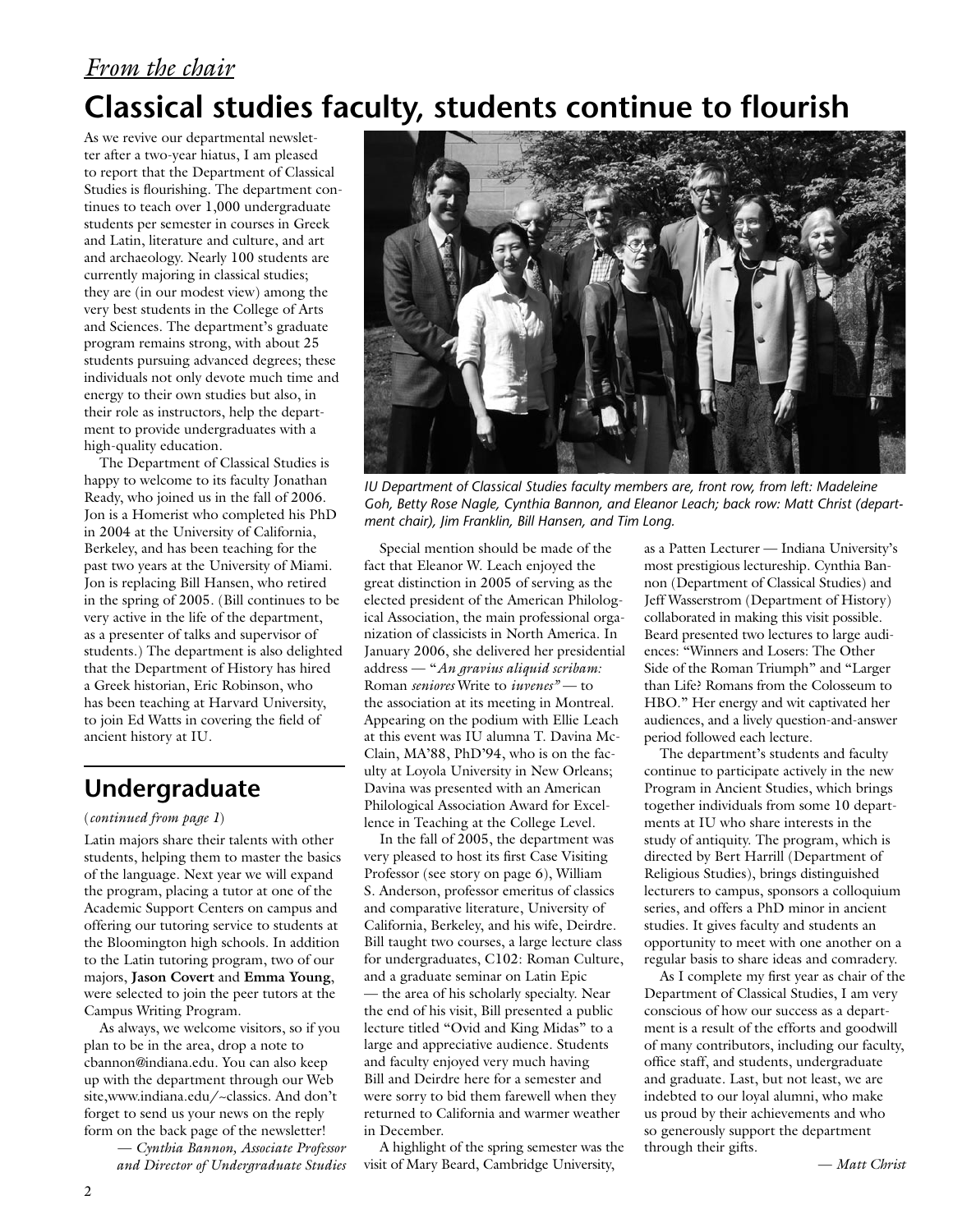# **News from the graduate program, 2004–06**

Using the past three years, the<br>graduate program has welcom<br>16 new members: six in fall 20<br>four in 2004; and six in 2005. The ents graduate program has welcomed 16 new members: six in fall 2003; four in 2004; and six in 2005. The entering class of 2006 was a record number of eight. During the same time frame, three MAT candidates have received their degrees and entered into secondary school teaching, while nine PhD students have completed their dissertations, with some going off to new teaching positions and others holding the positions they already occupied. In schools and colleges from California to Massachusetts and Michigan to Florida, we are well represented. En route to their degrees, several students have distinguished themselves by external awards. CAMWS, when within driving distance, continues to be a popular venue for our graduate students in presenting papers, but some hardy souls have braved the national meetings of the Philological Association and Archaeological Institute. Here in Bloomington, lectures by the newly inaugurated Program in Ancient Studies, added to departmentally sponsored lectures, have enlivened yearly calendars, and some newly minted PhD recipients have followed up their defenses with lectures for our constituency. On the

## *Classical Studies*

This newsletter is published by the Indiana University Alumni Association, in cooperation with the Department of Classical Studies and the College of Arts and Sciences Alumni Association, to encourage alumni interest in and support for Indiana University. For activities and membership information, call (800) 824-3044 or send e-mail to iualumni@indiana.edu.

#### **Department of Classical Studies** *www.indiana.edu/~classics*

| Editor  Michelle Pribbernow |
|-----------------------------|

#### **College of Arts** *&* **Sciences**

Dean....................Bennett I. Bertenthal Executive Director of Development *&* Alumni Programs......... David Ellies

#### **IU Alumni Association**

| Director of Alumni            |  |
|-------------------------------|--|
| Programs  Nicki Bland         |  |
| <b>Editor for Constituent</b> |  |
|                               |  |
| Assistant Editor Abby Tonsing |  |
|                               |  |



lighter side, Roman festivals, the December Saturnalia, and the April Parilia have come to provide the calendrical structure for major social events. Come summer, the familiar modern language sequences occupy most of our first- and second-year students, but, these requirements being satisfied, more exotic opportunities come open. The Summer Field School of the American Academy in Rome has been one favorite, but the regular summer session of the American Academy in Rome and that of the American School of Classical Studies have also attracted our students, in each case with funding from nationally competitive fellowship awards as well as our ever-supportive Norman T. Pratt funds. Finally, some outstanding achievements by a number of our previous graduates give us reason for pride.

As the file of bound dissertations in our library grows ever larger, the variety of topics that our candidates have undertaken offers a representative sample of the rich possibilities for investigation within our classical field. **Rebecca Edwards**, MA'00, PhD'03, led off in November 2004 with her work on the policies and self-representational strategies of the emperor Tiberius. In chapters dealing with inscriptions, portraits, coin issues and governance, she amplified Tacitus' complex treatment of Augustus' adopted successor to show how cannily he foregrounded, for better or worse, the image of the popular and charismatic princeps in order to legitimate his own less confident rule. In March of the same year, **Jennifer Smith Chavez**, MA'94, PhD'04, journeyed from her current home in Swampscott, Mass., to finalize her study of poetic compositions by the fourth-century bishop Paulinus of Nola. By a close study of several poems against their historical background, she explained how the ever-increasing complexity of the poems written for annual performance on the saint's feast day showcased not only Felix and his reputed miracles but also his "dedicated servant," Bishop Paulinus, whose construction of the magnificent monumental basilica *sua pecunia* conferred no slight lustre upon his role as the spiritual leader of Nola's Christian community. Distinguished members of early church society coming to visit the monument and its patron also found their places in the poems. Following these, the 2004–05 academic year's tally of five completed dissertations is surely an all-time record for the department. **Brett Robbins**, PhD'04, as a Homerist drew upon cinematographic systems and concepts to show how focal variations direct an audience's engagement in the actions of the

narrative. With aid from M. Bakhtin's writings on dialogism, **Austin Busch**, MA'00, PhD'04, studied how both Seneca and the biblical writers Mark and Paul similarly allow for internal questionings within their texts. Reading several Herodotean episodes with close attention to their language and structure, **David Branscome**, MA'98, PhD'05, contrasted the motivations and methods of personages within the narrative who make inquiries with the historian's own investigative self-presentation. **Rob Chavez**, MA'94, PhD'05, drew upon his several years of research as a member of the Anglo-American Field School in Pompeii to study commercial networks, with the rather surprising conclusion that Nuceria was of greater significance than Pompeii. In her study of the numismatic iconography of the Severan Empress Julia Domna, **Julie Langford-Johnson**, MA'97, MA'98, PhD'05, considered the interrelationship between women's public representations and the political aims and programs of their masculine kinfolk. This year, **James Wells**, PhD'06, combined studies of performance theory with close reading to demonstrate that Pindar's *epinikia* were intended to reach a broad audience. Finally, in May, **Preston Massey**, PhD'06, linked Christian and classical cultures when he traced the origins of Paul's strictures on women's clothing back to the dangerously dazzling beauty of Helen in a study of responses to feminine hair.

While degrees in themselves are occasions to celebrate, they are all the more triumphant when accompanied by appointments "out there" in the greater academic world. For **Julie Langford-Johnson**, professional pedagogy began in fall 2004 with a twice-weekly commute to IUPUI. Under the auspices of the Future Faculty Fellowship program, she taught a schedule of classics courses with our neighbor Professor Robert Sutton as her official mentor. In September 2005, Langford-Johnson left to become an assistant professor of history in the University of South Florida at Tampa. This past year has brought additional tenure-track appointments. **Rebecca Edwards**, MA'00, PhD'03, after visiting years at University of Tennessee and Union College, will now settle into a new assistant professorship at Wright State University in Dayton, Ohio, where she will be engaged in drafting a new MA program. Proof of the influence Langford-Johnson and Edwards have already achieved showed up this summer in the membership of the American Academy Summer School, which included students from their respective (*continued on page 4*)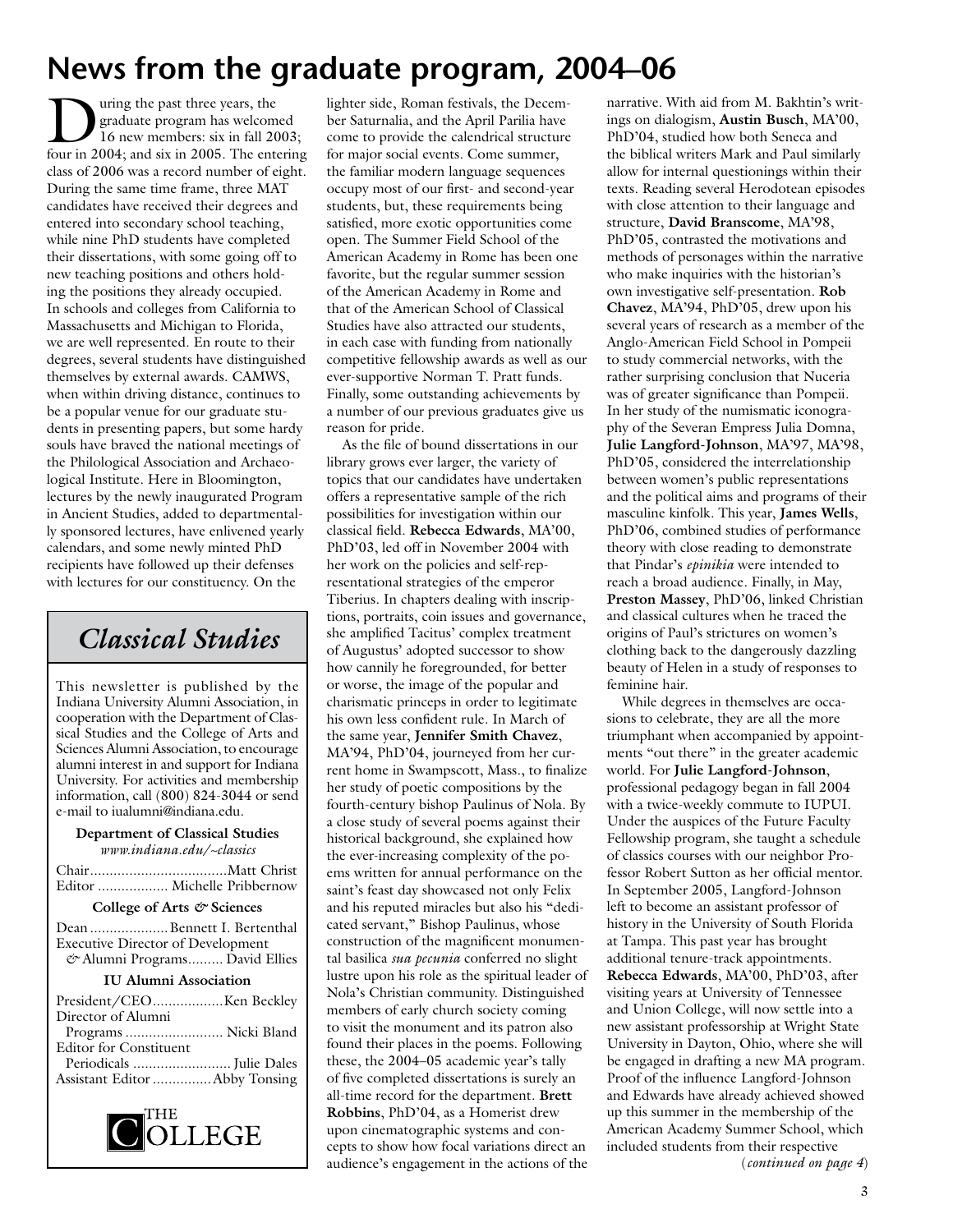### **Graduate program**

(*continued from page 3*)

classes at Tennessee and Miami. Likewise, **Austin Busch**, MA'00, PhD'04, travels from his two years in the humanities at Stanford to a position at Brockport in the New York State University system, where a variety of literature courses will answer to his comparative interests. **James Wells**, PhD'06, now enters into his second visiting year at Michigan's Grand Valley State University after a two-year stint in Idaho, and **Jon Chicken**, MA'02, returns for a second visiting year at Knox College in Illinois, the alma mater, incidentally, of **Courtney Giddings**, MA'03, as well as other previous students in our program. During this past academic year, **David Branscome**, MA'98, PhD'05, has taught a schedule of Greek and culture courses here at Indiana. At the American Classical League's summer 2005 Institute, I was delighted to see **Joe Mlnarik**, MA'02, full of enthusiasm for his teaching position in a strong program within his home state of Nebraska. With the two small Chavezes now packed off to school, **Jennifer Smith Chavez**, MA'94, PhD'04, begins a new appointment at the high school in Marblehead, Mass., and **Benjamin St. John** also teaches in Massachusetts. Here in Bloomington, **Natasha Roe**, MA'04, has signed on to teach this year at Bloomington North High School. Other alumni, however, give proof that classrooms are not the only environments for a classics degree; non-pedagogical graduates include a minister, **Preston Massey**, PhD'06; a greeting-card designer, **Scott Emmons**, MA'87, PhD'91; an assistant dean of the College, **Michael Lundell**, PhD'02; and an electronic resources expert on the Perseus Project, **Rob Chavez**, MA'94, PhD'05.

Our record of awards and prizes begins with students currently enrolled. **Susan Curry** has been awarded a prestigious College of Arts and Sciences Dissertation Fellowship on behalf of her work on human and animal identity in the second century imperial culture of Rome and its provinces. **Gregory Sears**, MA'04, packs his bags for a year as a regular member of the American School of Classical Studies in Athens, where **Corinne Shirley**, fresh from her special author examination on Ovid, prepared the way as a member of the summer program. Succeeding Johnson this year in Indianapolis as a Future Faculty Fellow is **Nicholas Gresens**, Chancellor's Fellow in 2001, who is currently at work on a dissertation involving Strabo. Before taking up his secondary school position in the Boston area, **Benjamin St. John** improved his on-site acquaintance with Roman topography and

monuments as a member of the American Academy in Rome's 2005 Summer Session. Significantly, his award of the Classical Society's fellowship for the session was the only one given that year. As the winner of a CAMWS Mary T. Grant Scholarship, **Rebecca Edwards**, MA'00, PhD'03, credited the inspiration for her interdisciplinary dissertation to her experience in the 2003 summer session as directed by our own alumna **Ann Vasaly**, PhD'83. During the same summer, **Nicholas Gresens** was cultivating the archaeological side of his interests as a member of the Academy's Summer Field School, a program that offers an intensive introduction to archaeological techniques and theory within the city, followed by on-site experience with an excavation team working at Monte Polizio in Sicily. In subsequent years, Gresens has not only returned to the excavation as an advanced member of the team but also recruited fellow students **Jon Chicken**, MA'02; **Ed Roe**; and **Julie Langford-Johnson**, MA'97, MA'98, PhD'05, in subsequent years. A glance at the attached list of titles and presenters will show that our stalwarts have been making their usual strong showing at classical meetings, both regional and national. One unusual feature of the Wisconsin meetings was the breaking news from Bloomington that our own resident Wisconsin alumni, **Nicholas** and **Jill Gresens**, had added Connor James to the graduate community. With several public appearances, and despite his Badger heritage, the little one makes a strong claim for the status of Department of Classical Studies mascot.

As classicists, we are all familiar enough with the question, "Who takes Latin?" At this moment the answer is upbeat, yet not without its sobering corollary. So many students are taking or want to take Latin that the supply of qualified teachers falls short and is likely to decline even further without a healthy enrollment of new recruits. It's a serious challenge, and one that our professional societies are recognizing the need to address with active strategies, as witnessed by last January's APA Presidential Panel featuring representatives of major North American organizations supporting the classics network. One strategy publicized by the APA panel was the declaration for early March of National Latin Teachers Recruitment Week as a period during which all current Latin instructors might give a few minutes of class time to discussing Latin pedagogy as a career. Spurred by our diligent CAMWS vice president for Indiana, Martha Payne of Ball State University, and a nicely illustrated brochure that CAMWS provided, we entered into the Recruitment Week act. Thinking not

only to inspire some potential undergraduate proselytes, but also to help our Latin AIs deliver the word to their own young students, we organized a program featuring two stellar alumni role models, **Jeremy Walker**, MA'94, and **Linda Hemelgarn**, BS'03. Hemelgarn, a Latin education major, happily caught up in her teaching apprenticeship at North Central High, described some of its rewards and highpoints, while Walker, the Gandalf of Crown Point High, gave a truly evangelic talk on the life of the Latin teacher, affording not only insights into the everyday dynamics of the classroom, but also many of the enrichment activities, such as travel in Italy and Junior Classical League competitions, in which both he and his students have engaged. In succeeding years, we have continued our custom with workshops in 2005 by alumna **Susanne Shelton**, MAT'01, the Latin teacher at Bloomington South High School, with **Benjamin St. John** as her apprentice, and, this past year, **Lucie Robie**, Shelton's counterpart at Bloomington North.

### **Our graduates make their mark as alumni**

This year saw the publication of two books by our PhD graduates: *Nothing Ordinary Here*: *Statius as Creator of Distinction in the* Silvae, by **Noelle Zeiner**, MA'98, PhD'02, has been published by Routledge. Ohio State University Press has published *Desiring Rome: Masculine Subjectivity in Reading Ovid's* Fasti, by **Richard King**, PhD'94. For her success in program building and mentoring at Loyola University in New Orleans, **Davina McClain**, MA'88, PhD'94, received from the American Philological Association an award for Excellence in College Teaching, affording your correspondent a very proud podium moment presenting the certificate in Montreal. Since beginning her teaching career in 1994, McClain has given outstanding service not only to her own department but also to regional and national classics organizations. As a very innovative chair for the Philological Association's Minority Scholarship program, she instituted the now-annual Minority Scholarship Breakfast, which supplies the greater part of the funding for this very significant award. Upon completion of this service term, she has gone on to become a member of the Committee on Outreach and associate editor of the outreach publication, *Amphora*, but also serves as the secretary-treasurer for the Southern section of CAMWS.

Within the state of Indiana, the vigor of classics-related activities owes much to the energetic leadership of **Jeremy Walker**,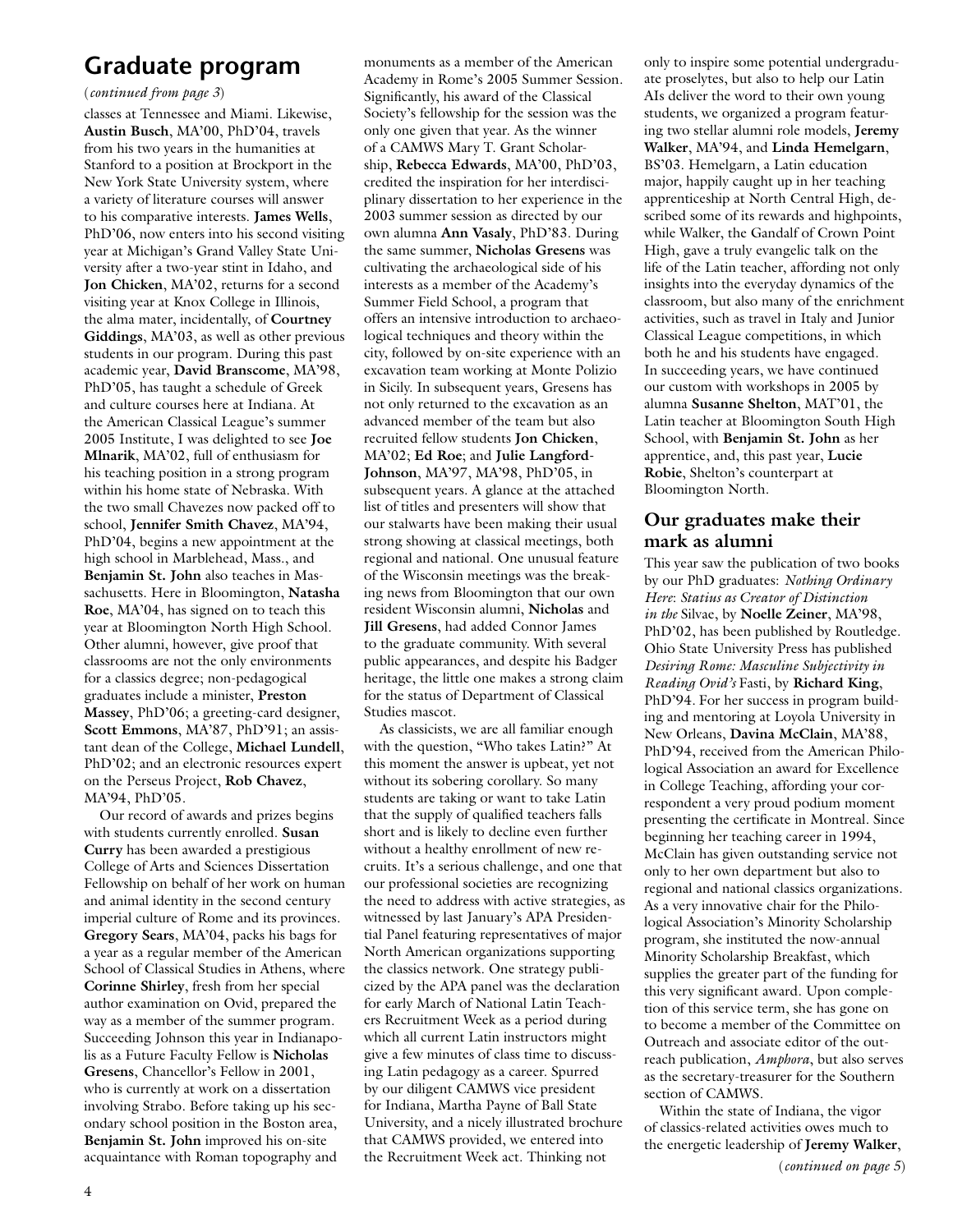# **Around the department**

### **Lectures, 2005–06**

• Sept. 29: Ryan Balot (Washington University), "Platonic Political Thought and Courageous Democracy"

• Oct. 6: Charles Ross (Purdue University), "The Mystery of Statius"

• Oct. 20: Victoria Wohl (Ohio State University), "Impossible Metonymy: Lysias for the Cripple"

• Oct. 27: Elaine Fantham (Princeton University), "Italian Nature Gods and the Evidence for Real Cult"

• Nov. 4: Scott McGill (Rice University), "Virgil the Plagiarist," Ancient Studies Colloquium

• Nov. 11: Ellen Muehlberger (IU), "The Angelic Life Revisited," Ancient Studies Colloquium

• Dec. 1: William S. Anderson (Case Visiting Professor, University of California, Berkeley), "Ovid and King Midas"

• Jan. 27: William Hansen (IU), "Packaging Greek Mythology," Ancient Studies Colloquium

• March 1: Judith P. Hallett (University of Maryland, College Park), "The Anglo Way: Edith Hamilton (1867–1963) and her strategies for popularizing Classical Antiquity"

• March 21: Mary Beard (Patten Lecture, Cambridge University), "Winners and Losers: The Other Side of the Roman Triumph"

• March 23: Mary Beard (Patten Lecture, Cambridge University), "Larger than Life? Romans from the Colosseum to HBO"

• March 30: Jane Chaplin (Middlebury College), "The Morality of Leadership in Livy 41-45"

• April 3: Terry G. Wilfong (University of Michigan), "An Ancient Egyptian Funerary Ritual in the Roman Period: Papyrus Stevens in the Toledo Museum of Art," Ancient Studies Colloquium

• April 21: Brent Shaw (Princeton University), "Athletes of Death: Suicide and Sectarian Violence in Augustine's Africa," Ancient Studies Distinguished Lecturer Series

**•** May 1: Richard Martin (Stanford University), "Pindaric Hymnologic: Nemean 7"

### Membership *Matters*.

Your IU Alumni Association membership supports programs that provide scholarships for students, Commencement ceremonies, student-recruitment efforts, and student-leadership programs.

**www.alumni.indiana.edu**

### *Papers presented*

#### **APA, San Francisco, January 2004**

• Rebecca M. Edwards; "Hunting Boars with Pliny and Tacitus"

#### **CAMWS, St. Louis, April 2004**

- Jonathan Chicken: "Tyrtean Trinity: Performance and Persona in Tyrtaeus Fragment 8"
- Susan Curry: "Appeasing the Gods: A Reading of Apuleius' *De Deo Socratis"*
- Courtney Giddings: "A House of Cards: The Construction of Briseis in *Heroides* 3"
- Nicholas Gresens: "Preserving Tradition: Tyrtean Martial Poetry and Spartan Society"
- Stacie Kadleck: "Livy's Titus Latinus Narrative and the Tragedy of Coriolanus"
- Julie Langford-Johnson: "The Gaze of the Empress: Succession and Participation in Severan Ideology"

#### **Feminism and Classics IV: Gender and Diversity in Place, University of Arizona, May 27–30, 2004**

- Susan Curry: "Who's Afraid of Hegesichora: Tensions Within Women's Space in Alcman's *Partheneion*"
- Julie Langford-Johnson: "When All the Usual Signs Fail: Sexuality as an Indicator of Ethnicity in Severan Rome"

### **AIA, Boston, January 2005**

• Julie Langford-Johnson

#### **CAMWS, Madison, Wis., April 2005**

- David Branscome, "Epic Echoes in [Demosthenes] 59.94-106"
- Elizabeth R. Branscome, "Monstrous Offspring: Children of Nymphs in the *Argonautica*"
- Jonathan Chicken, "Soldiers and Sailors: Power and Class in the *Philoctetes"*
- Nicholas Gresens, "Every Traveler Is a Braggart": The (Un)Importance of Autopsy in Strabo
- Stacie Kadleck, "Biography as Satire in Lucian's *Peregrinus*"
- Arti Mehta, "What's in a Fable? The Rhetoric of Personalized Authority in Horace's 'The City Mouse and the Country Mouse'"
- Corinne Shirley, "The Old Man and the Land: Portrayals of Old Age in the *Eclogues*"

#### **CAMWS, Gainesville, Fla., April 2006**

- Jonathan Chicken**,** "Better Fled than Dead: Power and Land in Herodotus 4.11"
- Gregory Sears, "Puzzle-Box Theater: Reflections on *Mostellaria* I.iii"

### **Graduate program**

#### (*continued from page 4*)

MA'94, most recently seen in operation here on campus as an organizer of the 2006 National Convention of the Junior Classical League. In summer 2003, it was a particular pleasure to encounter Walker trooping down the Pompeian Via dell'Abbondanza with a phalanx of Latin students en route to the amphitheater.

And speaking of Indiana graduates in Italy, my summer stay at the American Academy in Rome was particularly pleasurable under the auspices of **Ann Vasaly**, PhD'83, as a very engaged professor-incharge of the School of Classical Studies. Three years ago, when Professor Vasaly was serving as director of the Academy's Summer Program, I had the opportunity to join her and her group for a day trip to Sperlonga and Terracina and to see at first hand how her lucidly accessible style of presentation, varied by "auto-optics" and on-site discussions, has made her personalized version of "topography and monument" one of the most outstanding that the AAR has ever offered. Given, however, the intensity of planning and preparation, the endless seeking after permissions and negotiations with bus-drivers, Vasaly had declared that the three years of her term were enough, but an invitation to the professorship was an offer not to refuse.

— *Eleanor Winsor Leach Professor and Director of Graduate Studies*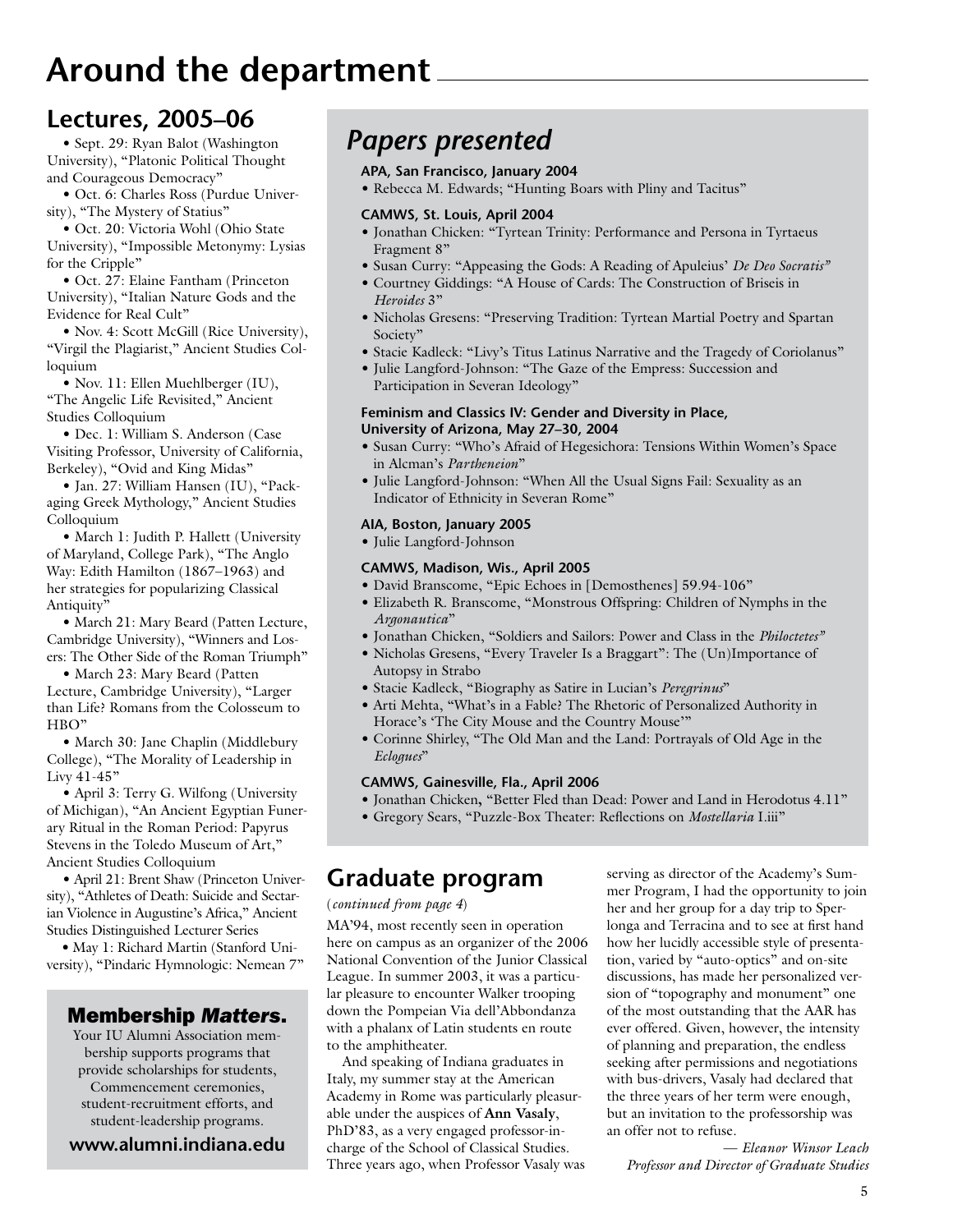# **Case Visiting Professorship**

*Editor's note: The following is a text of the speech that Timothy Long presented in December 2005 to introduce the public lecture by the department's first Case Visiting Professor, William S. Anderson, University of California, Berkeley.*

Our lecturer this afternoon is the first holder of the Case Visiting Professorship in Classical Studies. This professorship is funded by the Lola Austin Case Endowment, given in memory of his wife, Lola, by her husband, Fred Case.

Fred Case was born in 1917 and grew up in Logansport, Ind. The Logansport High School at that time had as its Latin teacher a redoubtable woman named Gertrude Johnson, IU classics alumna, class of 1929, born in Orleans, Ind., in 1899 and buried there in 1999. Miss Johnson had studied at IU with Lillian Gay Berry, the venerated professor of Latin who was a professor here for 40 years. In fact, Miss Berry and Miss Johnson became lifelong friends. Miss Johnson often traveled with Miss Berry, and she liked to tell the story of riding in a gondola in Venice and passing Herman Wells going the other way down the same canal. Ever after that, she once told me, when Wells saw her he referred to her as "Miss Johnson of Logansport and Venice."

Miss Johnson taught Latin at Logansport High from 1929 to 1965, but her principal activity was looking out for likely lads and lasses who would profit from a higher education. We must remind ourselves that we are speaking of a time before the GI Bill, when college education was not something for the masses. And Logansport was a hard town, not some sleepy village of farmers. It was the principal rail terminal for the three major railroads of the upper Midwest. Miss Johnson sat in the front of her classroom, looked over her charges, and identified whom she should encourage to attend the big state university, which had as many as 5,000 students. She had a good eye, apparently. Later she could look back and number among her picks any number of doctors and lawyers, college professors and presidents, a major general in the United States Air Force, and the creator of several major television series, including *My Three Sons*.

Fred Case was one such lad she identified. With her encouragement, Fred came on a shoestring to IU and graduated with his BA in 1942. He went from Commencement into the U.S. Army. As a lieutenant and then a captain, he served with George Patton up the Italian peninsula and later across Belgium and Germany. As Fred

went through his memorabilia at the end of his life, he would send curiosities to the department that he thought might interest us. One such is the balsawood scale model of the campanile on St. Mark's square that has appeared in our library in room 549. More compelling is a leaflet the Allies had dropped on Italian troops, announcing the surrender of their side to the Allies and urging them to honor the surrender. This *foglietto* gives as the reason for the surrender by the Axis commanders their desire to avoid further loss of blood in face of *una schiacciante superiorità*.

At the end of the war, Fred returned on the GI Bill to IU and did a master's degree and PhD in business. While doing this, he met and married his beloved wife, Lola, after whom the endowment is named. Lola did a PhD in education. The department has in its possession her 1963 doctoral dissertation. For anyone who has written or directed a dissertation, Lola's is an entertaining *Zeitdokument*. She collected from all of the PhD granting institutions of the United States their style sheets for the preparation of dissertations and compared them. This may strike one as the embodiment of tediousness, but there was clairvoyance to it. Lola mentions in her introduction that, because it seemed likely that the number of advanced degrees being granted would increase in the future, it might be desirable to seek some commonality out of the wild variety she was able to identify. Lola was on to something. Within three years, the National Defense and Education Act expanded hugely the number of dissertation writers beyond even what Lola was imagining.

After graduation, Fred headed to California, where he was a faculty member in the business school of UCLA and became involved in commercial real estate. Let's just say that he rose above the conditions he had grown up in back in Logansport. (Fred used to tell the story of going, when he was an undergraduate, to Herman Wells and telling Herman that he could not afford to continue his studies. He had to go home. Herman told Fred to stay and got him a campus job.) Fred never studied Latin after he left Miss Johnson's class, but he must have remembered *pietas* from when he read the *Aeneid* with her in senior year. In 1992, he endowed an undergraduate scholarship in our department in her name. Miss Johnson, happily, was alive to learn that she had been so honored — 92 and ready to cross swords with you on any topic from the morning newspaper.

Fred visited Miss Johnson when he came to IU to see one of our undergraduates

receive the first Gertrude Johnson Scholarship. On his visit here, Derek Vint and his wife, Kim, took Fred out to dinner — to Nick's English Hut, at Fred's request. The three of them hit it off. Derek developed a correspondence with Fred, and the following year, 1993, Fred visited IU again. During that second visit, Fred asked what the Department of Classical Studies might be interested in having if he were to give a major donation to the department. Derek, Ian Thomson, and I put our heads together and suggested that, because IU lies some distance from other major universities, we do not have the relatively easy access to the company of other scholars that colleagues on the coasts enjoy. Because it has become more unusual in these times for professors to move from position to position, it was

possible for a kind of collegial atherosclerosis to set in. Ian and I suggested that an endowed visiting professorship that brought distinguished colleagues here for a semester or a year could be a tonic for the department. Fred thought about that suggestion over the next couple of years, with the unflagging encouragement of Derek. (You may have seen in Derek's office this volume of tributes to Gertrude Johnson from her old students which Derek assembled. Fred was very pleased to see that the Department of Classical Studies had spent so much energy on honoring his old teacher.) In 2001, Fred left the department in his estate, in memory of his beloved Lola, the money for the endowment to fund such a visiting professor.

The Lola Case Endowment provides for a visiting professor who teaches classics at IU for one or two semesters. It lays down the condition that one of the courses the professor teaches should be a large lecture course for undergraduates, so that the general undergraduates of the university may benefit from the presence of the visitor. The other requirement upon the visiting professor is that he give a public lecture during his time here. For the last 14 weeks, our first Case Visiting Professor has manfully fulfilled the first of those requirements by offering his Roman Culture course, figuring out how to get from Ballantine Hall to Jordan Hall through the construction, and teaching himself how to use Oncourse. This afternoon he is going to fulfill the second.

The topic of Professor Anderson's lecture is going to be Midas and Ovid. From that title we can expect that there will be some discussion in the lecture of turning things into gold. One could see that as a metaphor for Gertrude Johnson's activities over 50 years ago at Logansport High School.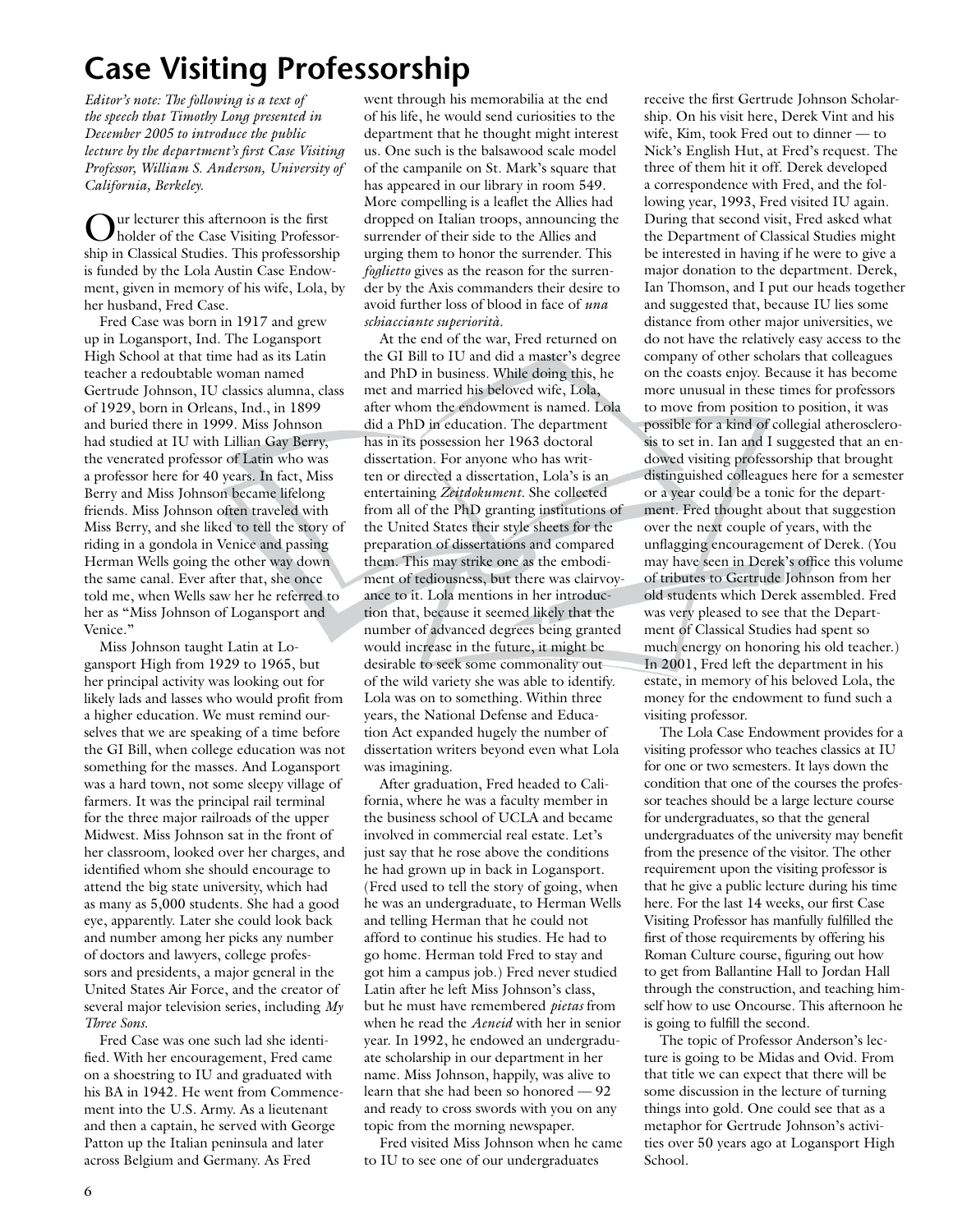### *Off the Wall: Classical allusions from in and around Bloomington* **Part V: Business names from myth**

It's time to take a stroll down memory lane. For IU alumni, that means a stroll up Kirkwood Avenue. As we walk from the Sample Gates up to the courthouse square, notice the various businesses

whose names come from classical mythology. First, just off Kirkwood at 108 N. Grant, is Pygmalion's, a retailer of art supplies "sold by artists to artists." Thus, it is aptly named for the artist whose skill enabled him to carve a lifelike female figure from ivory, and whose devotion to Venus led the goddess to bring it to life. The store's cat logo, however, has nothing to do with that myth or even with art; it's a tribute to the cat who came as a stray but stayed as a mascot and became a tradition. The current residents are named, appropriately, Alexander Calder and Matisse. A black cat is the trademark of another Kirkwood establishment, Howard's Bookstore, where for years patrons have been greeted by a succession of resident felines. The originals — Pearlie May and Jasper — were introduced as mousers, but the latest avatars — Oscar M. Wilde and Miss Claudie — occupy themselves with customer relations (source: Marcela Creps, "Pets Find Homes in Business World," *Bloomington Herald-Times*, July 9, 2004, D1,



D2). If there were a Web site for retail kitties, as there is for library cats, Howard's would surely be listed (check out the Indiana public libraries where cats live at www. ironfrog.com/catsmap.html).

Next we come to Athena (108 E. Kirkwood), a jewelry and gift shop owned by two women. The store's circular sign features a bust of the goddess without her usual martial attributes — helmet, breastplate, etc. Instead she appears as the goddess of crafts — appropriately enough for a store that features craft items. Rather she is dressed in a simple peplos and with arms crossed in front; in her hands she holds paintbrushes and similar craft paraphernalia. Before Athena moved to this location, it occupied half of the house

where Café Django is now located (116 N. Grant). The other half was the feminist bookstore Aquarius, named for the astronomical Age of Aquarius that some of you may remember from the lyrics of *Hair* ("This is the dawning of the Age of Aquarius, when Jupiter aligns with Mars, when peace will rule the planets, and love will guide the stars"). The Age of Aquarius sounds like a variant of the classical myth of the Golden Age, doesn't it? Like all the zodiac signs, Aquarius is named for a figure from classical mythology; the "water carrier" is Ganymede, bringing water for the gods to mix with their nectar-wine.

Still further along, on the corner of Kirkwood and Walnut at 100 E. Kirkwood is the Trojan Horse, a restaurant specializing in Greek food. The sign outside that establishment of course depicts the famous wooden horse. While we are on the subject of Greek food, do any of you remember the Zeus Gyros at 415 E. Kirkwood, which was destroyed, along with the Earth Kitchen at 419 E. Kirkwood, by a fire in the mid-'70s? If you do, can you confirm my recollection that the walls of Zeus Gyros were decorated with several murals depicting subjects from Greek myth?

And finally, a bit west of the square at 212 N. Morton, is one of the several multistory upscale apartment buildings that have sprung up like mushrooms in the past year or two. This one, managed by the classically named Olympus Properties, is pretentiously called "The Mercury at Regester Place." These high-rises have markedly changed the Bloomington skyline at the square. Another change is in the works at the old Von Lee Theater near the Sample Gates, back where we started our stroll. The Kerasotes chain first closed the Von Lee and then sold it to a developer who plans to turn it into a bar. We can conclude our walking tour with another mythological name, since the new owner of that property is Artemis LLC.

I hope you will contact me to share the mythology-based names of businesses in your town, or elsewhere. A student in my C205 class in fall 2003 discovered a leather goods store in Nashville, Ind., called Orion's Belt. The immediate reference, of course, is the constellation, but that, in turn, was named for the mythic hunter. Browsing my Yellow Pages, I found a Pegasus Jewelry on Washington Avenue in Bedford, and I'm sure there are many others throughout Indiana and the other places where classical studies alumni now live.

— *Betty Rose Nagle*

### **Degrees awarded by the Department of Classical Studies**

### **2003–04**

Aileen Ball, MA Cassandra Borges, BA Jeffrey Brichta, BA Matthew Briddell, BA Ashley Crakes, BA Jeffrey Deason, BA Noah Gambill, BA Mariann Hosler, BA Stacy Jovanoski, BA Ivey Kitchens, BA Amy McCabe, BA Stephanie Michael, BA Edward Roe, MA Natasha Roe, MA Gregory Sears, MA Jessica Sisk, BA

Jennifer Smith, PhD Sophia Tapio, BA

### **2004–05**

Tina Blocher, BA David Branscome, PhD Jacob Calvani, BA Robert Chavez, PhD Joshua Congrove, MA Cassandra Doyle, MAT Melissa Hatfield, BA Joshua Herman, BA Connie Hoffman, BA John Ippoliti, BA Anja Keppeler, BA James Kliss, BA Belinda Lausier, BA

Sofia McDowell, BA Ann Morgan, BA Brett Robbins, PhD Julia Walters, BA Bruce Warren, MA

### **2005–06**

Andrew Bean, BA Alexandra Bernardi, BA Monica Boothe, MA Aaron Crouch, BA Michelle Davies, BA Adrienne DeWitt, BA Steven Dimattei, MA Nicholas Fredman, BA Erin French, BA Michael Hughes, BA

Martha Hunt, BA Elizabeth Jones, BA Megan Kabella, BA Julie Langford-Johnson, PhD Grace Lin, BA Preston Massey, PhD Caroline Merkel, BA Jesse Pace, BA Matthew Raidbard, BA Seth Rosen, BA Benjamin Simmons, BA Sarah Smith, BA Sarah Szczepanik, BA Sarah Tilson, BA James Wells, PhD Susan Wesner, BA Bradley Whitecap, BA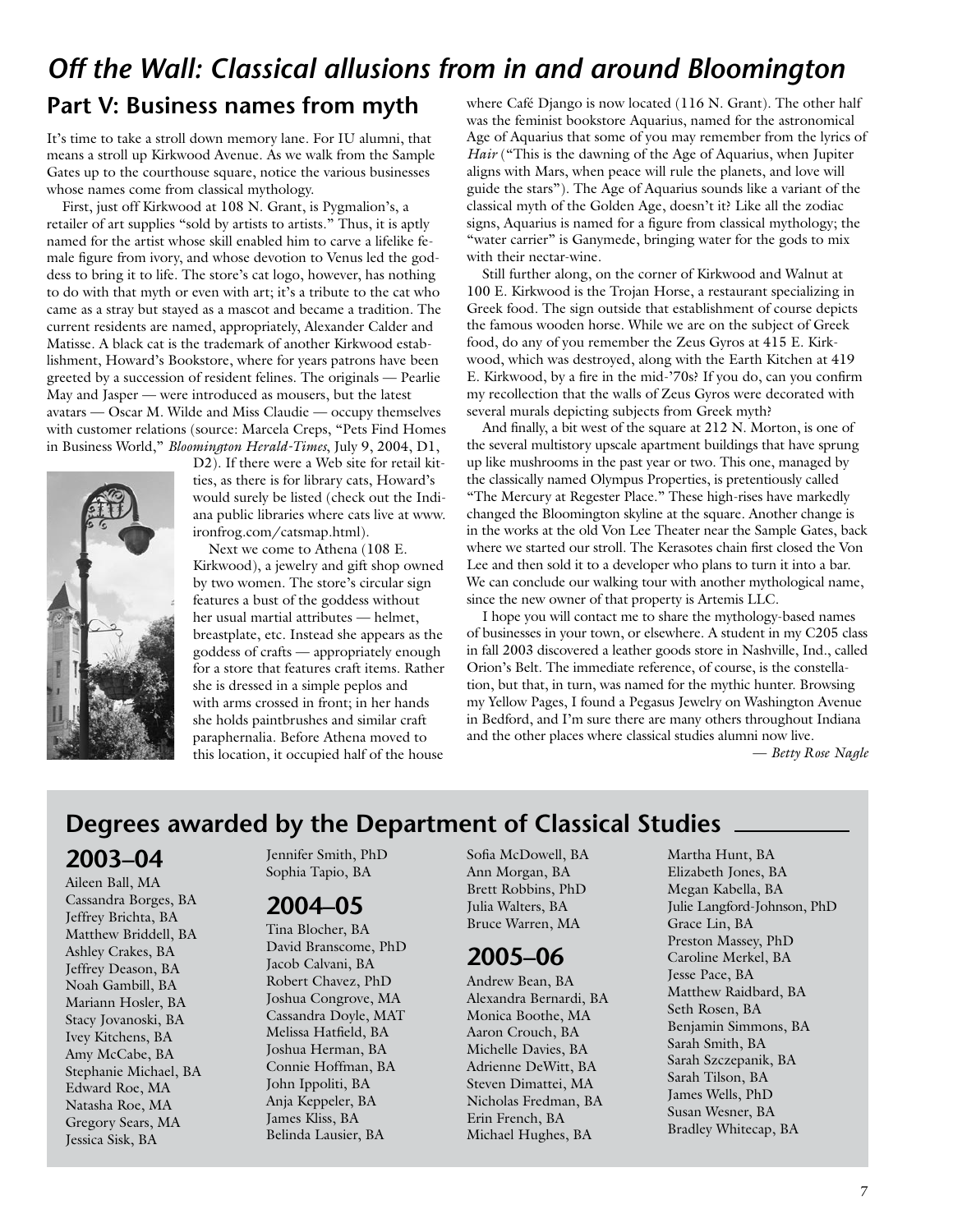

*Department of Classical Studies award winners are, from left, Erin Taylor, Kelly Northrup, Erin French, Kristin Emery, Holly Pritchett, Corinne Shirley, Sarah Tilson, Janice Lin, Jennifer Hoit, Megan Kabella, and Julianne Martin.*

### **Scholarships, awards 2005 and 2006**

#### **Lillian Gay Berry**

- 2005: Adrienne DeWitt, Caroline Merkel
- 2006: Thomas Sands

#### **David and Jenny Curry**

- 2005: Benjamin Graves, Elizabeth Jones, Hollister Pritchett
- 2006: Hollister Pritchett

#### **Alice Fox**

- 2005: Julianne Martin
- 2006: Julianne Martin, Katherine Northrup

#### **Verne Schumann**

- 2005: Grace Lin
- 2006: Jennifer Hoit

#### **Norton Mavor**

- 2005: Joseph Pacold
- 2006: Janice Lin

#### **Norman T. Pratt Traveling Fellowship**

- 2005: Benjamin St. John
- 2006: Kristen Emery, Corinne Shirley, Erin Taylor

### **Classical Association of the Middle West and South, Award for Excellence**

- 2005: Connie Hoffman
- 2006: Erin French, Megan Kabella, Sarah Tilson

# Announcing IUAlumniCareers.com



The IU Alumni Association's new online career services center, **IUAlumniCareers.com**, is officially open! This Web site provides online career and mentoring services for IU alumni. Register at **IUAlumniCareers.com** to search for jobs posted by employers, post your résumé for review by employers, or search for an alumni mentor for career advice.

IU alumni are invited to register as mentors to give career advice to their fellow alumni. As a mentor, you may choose how often and in what manner you wish to be contacted, and you may opt out of the mentor program at any time.

Employers are invited to register to post job openings at no charge.

#### Only IUAA members may search for jobs and mentors, so activate your membership today!

Contact the IUAA membership department at iuaamemb@indiana.edu or (800) 824-3044.

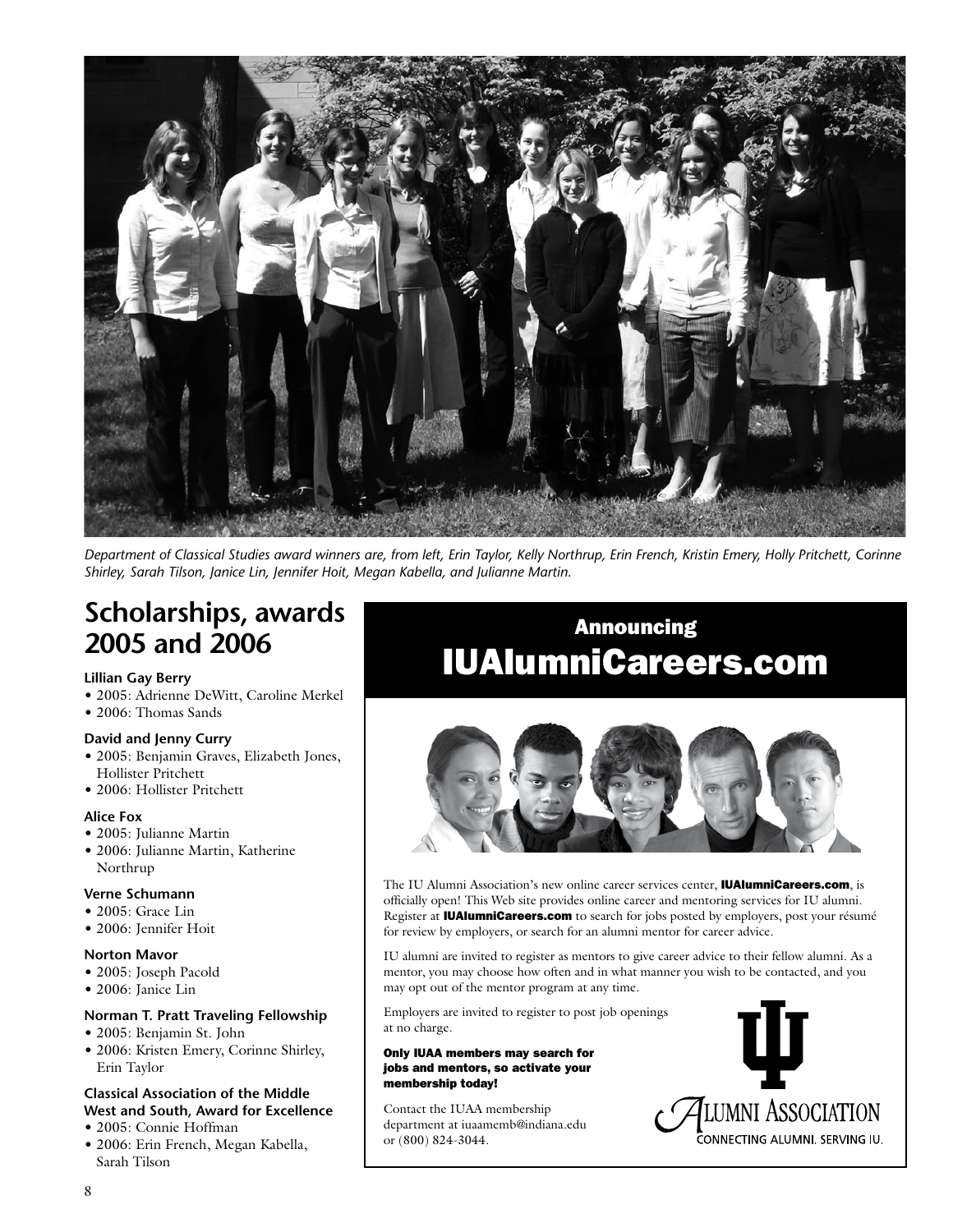# **Alumni news**

### **1960s**

**Joyce Malloy Skogen**, BA'66, lives in Corvallis, Ore.

**Bill D. Curtis**, MAT'68, has taught Latin for more than 34 years, most of them at Olympia High School in Washington. He founded the high school's alumni association and heads the school's hall of fame committee.

After 39 years in education, **Steven M. Kain**, MAT'68, EdS'76, now serves as a Cass County (Ind.) commissioner. He lives in Logansport and can be reached at smkain@comcast.net.

### **1980s**

**Jeanne M. Neumann**, MA'81, associate professor of classics at Davidson College in North Carolina, won the Hunter-Hamilton Love of Teaching Award, the college's highest faculty honor.

### **1990s**

**Steve Perkins**, BA'91, has recently published two books. The first is a novel called *A Father's Footsteps*, which is available through Amazon.com and by special order through local booksellers. It is about a

computer account executive who discovers a past he never knew he had while playing golf in Myrtle Beach. It also features some Latin and Latin teachers, not to mention good barbecue and a 1964-and-a-half white Mustang convertible. The second is a translation of the *Ilias Latin*, a first century A.D. Latin rendering of Homer's *Iliad*. This book is called *Achilles in Rome: The Latin Iliad of Baebius Italicus* and is available exclusively through the publisher at www.lulu.com/ perx2. Perkins did his graduate work at the University of Texas in Austin.

**Priscilla Osovski Manwaring**, MA'94, is an adjunct instructor in English at Ivy Tech Community College in Bloomington, a career counselor for the Kelley School of Business, and a teacher for the St. Charles Summer Institute, where she offers classes on such topics as myth or the Greek agora.

**Sarah Ferarrio**, BS'96, completed her PhD in classics at Princeton. She started a tenure-track position at Catholic University in Washington, D.C., in fall 2006.

**Eleanor Rust**, BA'99, won a Jacob Javits Fellowship from the U.S. Department of Education in 2005 to support her work toward a PhD in classics at the University of Southern California.

### **2000s**

**Marion Perkins Forsyth**, BA'00, co-edited *Legal Perspectives on Cultural Resources*, published by AltaMira Press. She has written and spoken on the subject of the illicit trade in classical antiquities. She was married in 2004 to Greg Werkheiser.

**Gabriel P. Grabarek**, BA'00, writes that his first son was born in December 2004.

**Sarah Lima**, BA'02, completed the University of Pennsylvania post-baccalaureate in 2004.

**Katie Boyle**, BA'03, began the MA program in romance language philology at the University of North Carolina at Chapel Hill in fall 2004.

**Mariann Hosler**, BA'03, worked with Roman pottery at the National Archaeology Museum in Lisbon in summer 2004.

**Mike Rocchio**, BA'03, began work on an MA in Greek and Roman archaeology at the University of Newcastle upon Tyne in 2005.

**Jessica Sisk**, Cert/BA'04, received an MA in classical studies from Bryn Mawr in May 2006 and was awarded the Latin teaching assistantship to begin her PhD.

**Sophia Tapio**, BA'04, won an NSF fellowship to pursue graduate study in linguistics at MIT in 2005.

### *Honor Roll of Donors*

*We extend many thanks to these supporters of the Department of Classical Studies.*

Mr. and Mrs. Stephen W. Adair Ms. Joann C. Arthur Mr. Gary N. Bellamy Mr. and Mrs. Dayn Benson Mrs. Beulah F. Bishop Ms. Louise Blish Ms. Kathleen C. Boyle Dr. Shelby Brown Ms. Sarah P. Burton Ms. Shirley Bushey Drs. James and Patricia Chapman Mr. Jeffrey S. Clashman Mr. and Mrs. Byron D. Cooper Mr. and Mrs. William Curtis Ms. Theresa J. Diaz Professor Mervin Dilts Mrs. Louise C. Dogan Dr. Marie Alice Edwards Mr. and Mrs. Dan Fehrenbach Ms. Marjorie Fogarty Professor and Mrs. Brent M. Froberg Dr. Fern Fryer Mr. Gabriel Grabarek Mr. and Mrs. Edward Guion Dr. Leonard Hardy Mr. and Mrs. Richard Haswell Mrs. Kathryn Erdel Heid

Ms. Aleece Hiller Mr. and Mrs. Alan A. Hodge Dr. Steven Kain Mr. John M. Ketcham Mr. George P. Kincaid III Mr. Lee F. Kornblum Mr. and Mrs. John Lightfoot Ms. Nancy L. Mack Dr. and Mrs. Robert M. Mahan Drs. Wilfred Major and Davina McClain Ms. Elsa K. Martin Mr. and Mrs. Thomas McConnell Ms. Betty J. McLemore Ms. Helen Mellencamp Mrs. Kathy S. Miller Professor Jeanne M. Neumann Pastor John F. Nierman Mr. and Mrs. Steven Perkins Mrs. Cynthia Perkins Mrs. Barbara F. Pratt Mrs. Marybeth C. Rardin Professor and Mrs. Henry H. Remak Rev. Ernst L. Rex Mr. and Mrs. Donald R. Ritter Jr. Dr. Arthur Robinson Mr. and Mrs. Philip W. Rohleder Ms. Eleanor Rust

Mr. and Mrs. Jon F. Schmoll Mrs. Rosalind Beil Sell Ms. Barbara J. Shelton Mrs. Helen Harris Slentz Dr. and Mrs. Edward Solan Mr. James Reid Stebbins Ms. Helen Stewart Ms. Jeanne Strother Dr. and Mrs. Clay W. Stuckey Mr. Orrin S. Tabachnick Ms. Alex Takasugi Ms. Myra Taylor Dr. Charles Test Mrs. Harriett Maitlen Thomas Mr. William Valentine Jr. Mrs. Arlene Modlin Vigne Professor Paul W. Wallace Ms. Donna L. Watkins Mr. and Mrs. Donald Weiss Mr. and Mrs. Brooks Wheeler Mr. George T. Whitlach Ms. Jane C. Wiggs Miss Hildreth E. Williams Mrs. Betty Binkley Wray Miss Helen T. Yast Mrs. Waneta H. Zeumer